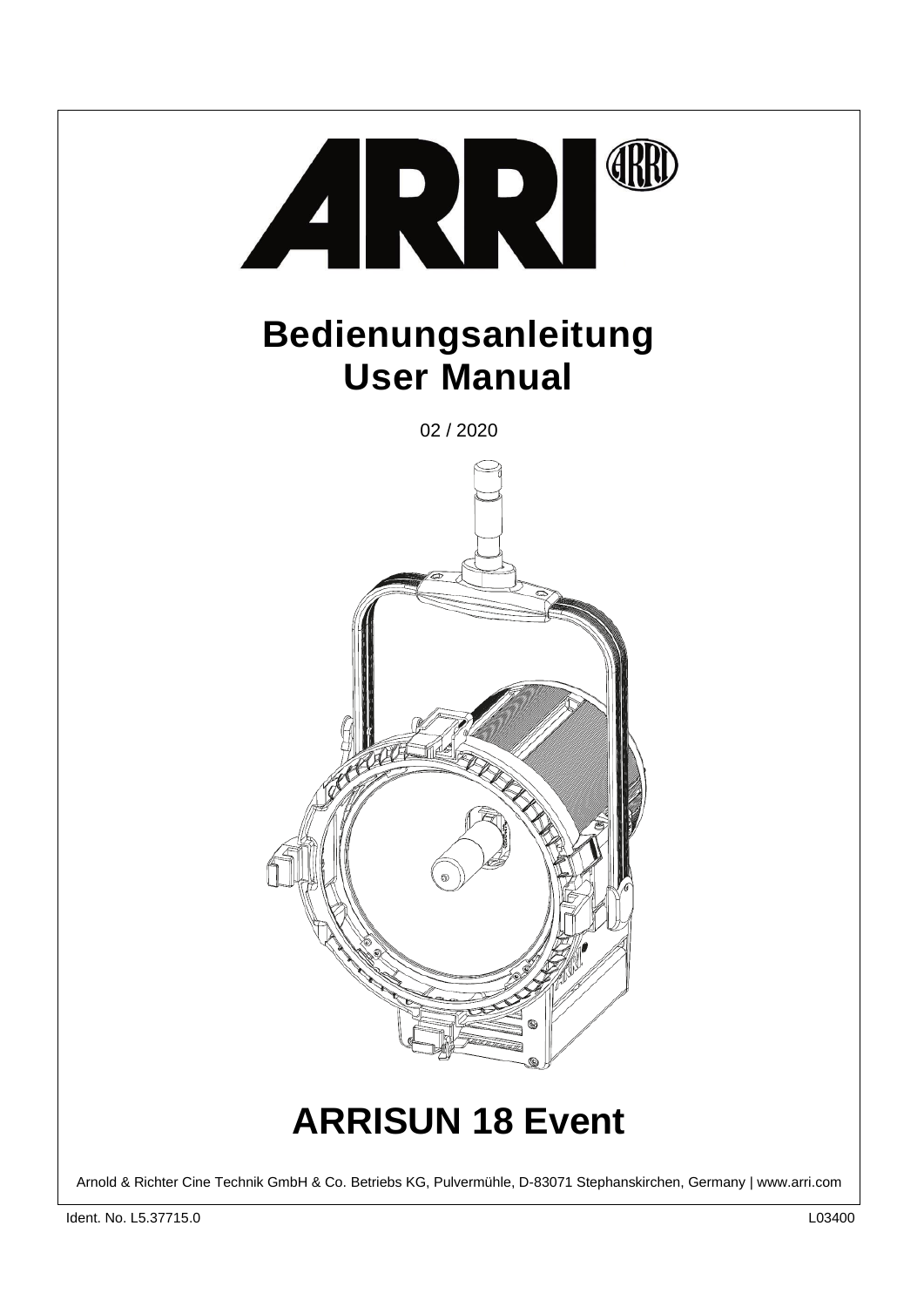

# **Allgemeine Hinweise**

- ARRI Tageslicht Scheinwerfer sind für den professionellen Einsatz bestimmt. Sie dürfen nur von befähigten Personen betrieben werden.
- Lesen Sie diese Bedienungsanleitung sorgfältig vor der ersten Inbetriebnahme. Der folgende Text enthält wichtige Hinweise für die sichere Handhabung.
- Beachten Sie in Ihrem eigenen Interesse die Sicherheits- und Warnhinweise.
- Beachten Sie die Bedienungsanleitung des Vorschaltgerätes sowie die Bedienungsanleitung des Lampenherstellers.
- Bewahren Sie diese Bedienungsanleitung für eventuelle Nachbesitzer sorgfältig auf.
- Entsorgen Sie der Umwelt zuliebe das Verpackungsmaterial bei einer geeigneten Entsorgungsstelle.
- Auch defekte Geräte müssen sachgerecht entsorgt werden. Weitere Informationen hierzu erhalten Sie von Ihrem ARRI-Händler und Ihrer Gemeinde- oder Stadtverwaltung.
- Verwenden Sie nur Originalersatzteile und Original-Zubehör von ARRI.

(Für mehr Informationen besuchen Sie bitte www.arri.com)

### **Sicherheitshinweise**

### **VORSICHT HOCHSPANNUNG – LEBENSGEFAHR!**

 **Vor dem Lampenwechsel allpolig vom Netz trennen! VORSICHT: Lampe kann heiß sein!**

- Lampenklemmhebel (23) nicht ohne Leuchtmittel schließen.
- Lassen Sie das Gerät vor dem Lampenwechsel vollständig abkühlen.
- Scheinwerfer keinesfalls ohne Lampe einschalten!
- Beschädigte und durch Wärme verformte Lampen müssen ersetzt werden.
- Entnehmen Sie die Lampe für den Transport aus dem Scheinwerfer.
- Schutzvorrichtungen dürfen nur zu Servicezwecken von Fachpersonal entfernt werden und sind anschließend sofort wieder anzubringen.
- Die technische Bodenwanne (6) darf nur durch einen qualifizierten Elektriker geöffnet werden.
- WARNUNG: Der Sicherheitsschalter (22) darf in keinem Fall überbrückt werden.
- Scheinwerfer nicht ohne UV-Sicherheitsgläser (9) und/oder Reflektor (19) betreiben.
- ACHTUNG: Das Lampengehäuse kann während des Betriebs heiß werden. Beachten Sie die Werte auf dem Typenschild des **Scheinwerfers**
- Ersetzen Sie die UV-Sicherheitsgläser (9), wenn diese durch sichtbare Beschädigung, z.B. durch Sprünge und tiefe Kratzer, beeinträchtigt sind.
- Ersetzen Sie den Glasreflektor (19), wenn dieser durch sichtbare Beschädigung beeinträchtigt, matt ist oder eine Deformation aufweist.
- Halten Sie die Anschlusskabel vom Scheinwerfer fern.
- Verwenden Sie das Netzkabel nicht zum Halten, Bewegen oder Aufhängen des Scheinwerfers.
- Prüfen Sie die Leitungen des Scheinwerfers vor jedem Gebrauch auf sichtbare Schäden.
- Bei erkennbaren Schäden an Kabeln, Steckern, Lampenfassung, Lampe, UV-Schutzscheiben, Reflektor und Stativzapfen, darf der Scheinwerfer nicht in Betrieb genommen werden. Wenden Sie sich an eine ARRI Service-Werkstätte (siehe www.arri.com).

#### **General Notes**

- ARRI Daylight fixtures are intended for professional use and may only be operated by qualified persons.
- Read these instructions carefully before using the product for the first time. The following text contains important information for safe handling.
- For your personal safety, please observe the safety instructions and warnings.
- Follow the operating instructions of the ballast and the instructions of the lamp manufacturer.
- Keep these instructions for possible subsequent owners.
- Dispose the packing material at your local recycling center for environmental protection.
- Defective products shall be disposed appropriately. For further information please ask your ARRI dealer or your local authorities.
- Use only original ARRI spare parts and accessories. (For further information please visit www.arri.com)

### **Safety Instructions**

### **DANGER TO LIFE – HIGH VOLTAGE!**

### **Before replacing the lamp, disconnect lamphead from the ballast.**

### **CAUTION: Lamp may be hot!**

- Do not close lamp lock lever (23) without lamp.
- Allow the fixture to cool down completely before replacing the lamp.
- Do not switch on the lamphead without installed lamp!
- Change the lamp, if it is damaged or thermally deformed.
- Always remove the lamp from the lamphead for transport.
- Protection devices may not be removed except for service purpose by qualified personnel, and must be reattached immediately.
- The technical cassette (6) may only be opened by a qualified electrician.
- WARNING: Do not bridge protection switch (22).
- Do not switch on without UV protection glasses (9) and/or reflector (19).
- CAUTION: The housing of the lamphead will get hot during use. Please follow the values on the type plate.
- Change the UV protection glasses (9), if they have become visibly damaged, for example by cracks or deep scratches.
- Change the glass reflector (19), if it has become visibly damaged, deformed or blind.
- Always keep the cables at reasonable distance from the housing.
- Do not misuse the mains cable to hold, move or suspend the fixture
- Check the mains cable for damage prior to every operation.
- Do not operate the lamphead if any damage to cables, plugs, lamp holder, lamp, UV protection glasses, reflector or spigot is detected. Please contact an ARRI-Service location (refer to www.arri.com).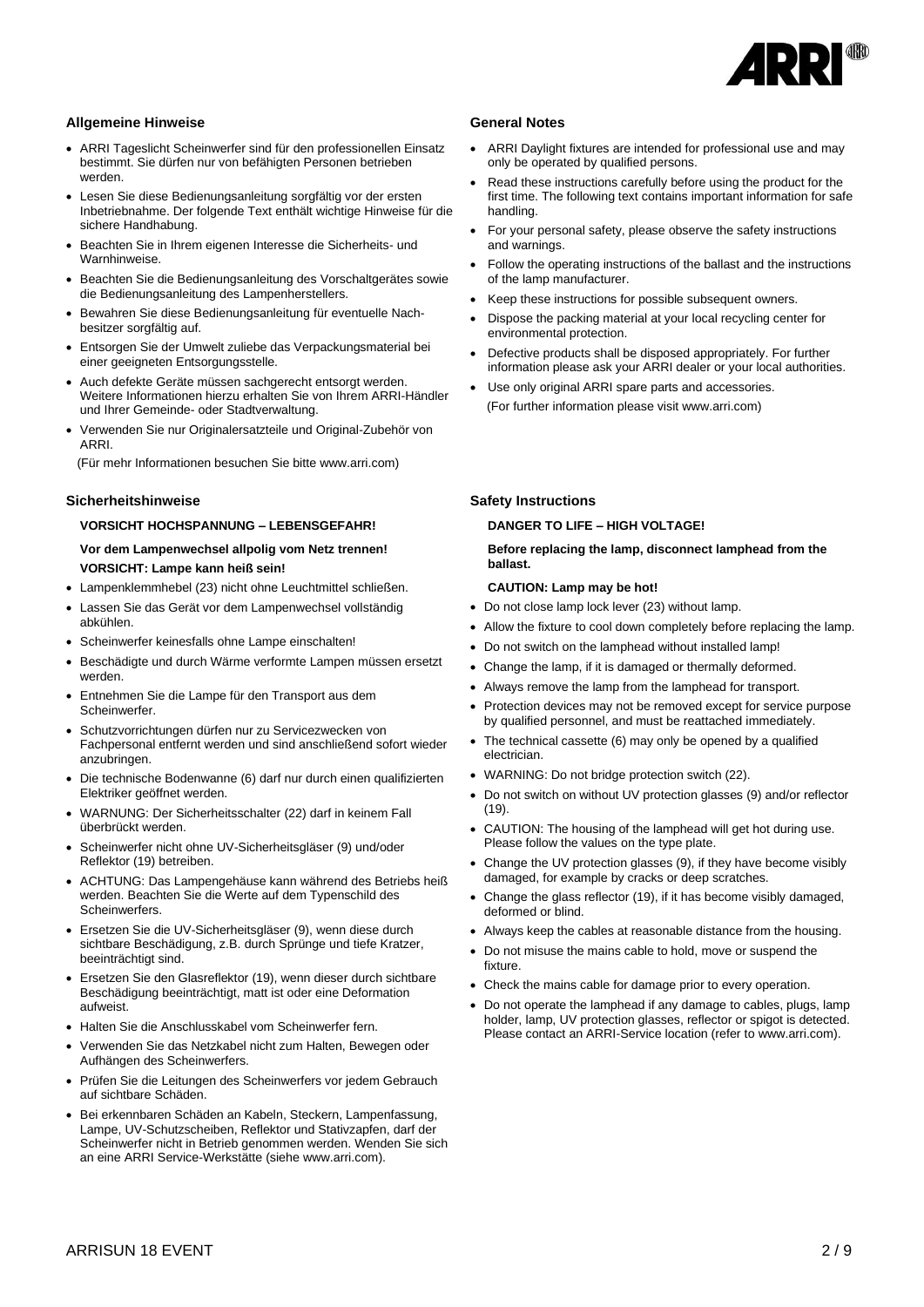

| <b>Bauteil</b>        | mögliche Schäden                                           |
|-----------------------|------------------------------------------------------------|
| Lampe                 | defekt, matt, deformiert                                   |
| Kabel                 | deformiert, Schnitte, angeschmort                          |
| <b>Stecker</b>        | deformiert, Bruch, angeschmort                             |
| Lampenfassung         | Bruch, Risse, angeschmort                                  |
| Glasreflektor         | matt, gebrochen, Risse, fehlt,<br>fehlerhafte Beschichtung |
| UV-<br>Schutzscheiben | Bruch, Kratzer, fehlt                                      |
| Stativzapfen          | locker, deformiert, Risse                                  |

### **VORSICHT – HOHE LICHTSTÄRKE!**

• Blicken Sie nicht in die Lichtaustrittsöffnung des Scheinwerfers.

### **Warnhinweise**

**ACHTUNG: Möglicherweise gefährliche optische Strahlung. Bei Betrieb nicht für längere Zeit in die Lampe blicken. Kann für die Augen schädlich sein.**

- Der Betrieb des Scheinwerfers ohne UV-Schutzscheiben ist verboten.
- Decken Sie die Lüftungsschlitze nicht ab, um eine effektive Kühlung zu gewährleisten.
- Vermeiden Sie die Bestrahlung durch andere Scheinwerfer und andere Wärmequellen. Brandgefahr und Gefahr der Überhitzung.

| Symbol | Legende                                                                                                                                                                 |
|--------|-------------------------------------------------------------------------------------------------------------------------------------------------------------------------|
|        | UV-Schutzscheibe: Jede zersprungene UV-<br>Schutzscheibe ist unverzüglich zu ersetzen.<br>Geräte mit zersprungener UV-Schutzscheibe<br>dürfen niemals verwendet werden. |
|        | Nicht in die aktive Lichtquelle starren.                                                                                                                                |
|        | Vorsicht, Gefahr des elektrischen Schlags.                                                                                                                              |

### **Sicherung des Scheinwerfers und des Zubehörs**

- Bei hängendem Betrieb und beim Betrieb über Personen müssen Sie den Scheinwerfer und das verwendete Zubehör, mittels eines zugelassenen Sicherungsseils gegen Herabfallen sichern.
- Der Scheinwerfer muss durch ein am Haltebügel (2) angebrachtes Sicherungsseil gesichert werden.
- Das Sicherungsseil und seine Verbindungselemente müssen mindestens für das 10-fache Gewicht des zu tragenden Scheinwerfers und seines Zubehörs ausgelegt sein.
- Halten Sie das Sicherungsseil so kurz wie möglich.
- Das Zubehör muss korrekt in die Halteklauen (5) eingesetzt werden. Die Torsicherung (10) muss geschlossen und die optionale zweite Torsicherung (7) eingerastet sein.
- Das Flügeltor muss mit einem eigenen Sicherungsseil gegen Herabfallen gesichert werden.
- Stative müssen standsicher aufgestellt und für die Traglast ausgelegt sein. Beachten Sie hierbei das Gewicht des Zubehörs und der Kabel. Lesen Sie hierzu auch die Hinweise im "Sicherheitsmerkblatt für ARRI Scheinwerfer" L5.40731.E.
- Der Haltebügel (2) darf nur senkrecht hängend oder stehend montiert werden. Querbelastungen können zu Deformation oder Bruch des Stativzapfens (1) oder des Bügels führen.

| Part                     | Possible damage                                   |
|--------------------------|---------------------------------------------------|
| lamp                     | dull, deformed, burnt out                         |
| cable                    | deformed, cuts, burnt                             |
| connector                | deformed, broken, burnt                           |
| lamp holder              | burnt, pitted, cracked, broken                    |
| glass reflector          | dull, broken, cracked, missing,<br>coating faulty |
| UV protection<br>glasses | broken, scratched, missing                        |
| spigot                   | loose, deformed, cracked                          |

#### **CAUTION – HIGH BEAM INTENSITY!**

• Do not look into the light aperture of the fixture.

# **Warnings**

**CAUTION: Possibility of dangerous optical radiation. Starring into light aperture of the fixture during operation can be harmful for the eyes.**

- Do not use the fixture without UV protection glasses.
- Do not cover the ventilation slots as these are required for effective cooling.
- Avoid direct illumination by conventional luminaires or other heat sources. Risk of overheating or fire!

| Icon | Legend                                                                                                                                |
|------|---------------------------------------------------------------------------------------------------------------------------------------|
|      | UV protection glass: Replace a broken UV<br>protection glass immediately. Do not use a<br>lamphead with broken UV protection glasses. |
|      | Do not stare into active light source.                                                                                                |
|      | Caution, risk of electrical shock.                                                                                                    |

#### **To Secure the Luminaire and its Accessories**

- When mounted in a hanging position or above persons, use a suitable safety cable to prevent the fixture and the attached accessories against falling, when the primary mounting method fails.
- Always secure the lamphead with a safety cable mounted on the stirrup (2) of the lamphead.
- The safety cable and its connecting elements must be rated at a minimum load of 10 times the weight of the fixture with its accessories.
- The safety cable must be kept short.
- The accessories must be inserted correctly in the accessory holders (5). The top latch (10) must be closed and the optional second barndoor catch (7) snapped in.
- The barndoor must be secured by an additional safety cable.
- Tripods must be set up in a stable way and must be rated to carry the required load. Please observe the weight of the accessories and the cables. Please refer also to our leaflet "Operating your ARRI Lampheads Safely" L5.40731.E.
- The stirrup (2) must be mounted hanging or standing vertically. Lateral load can cause deformation or breaking of the spigot and the stirrup.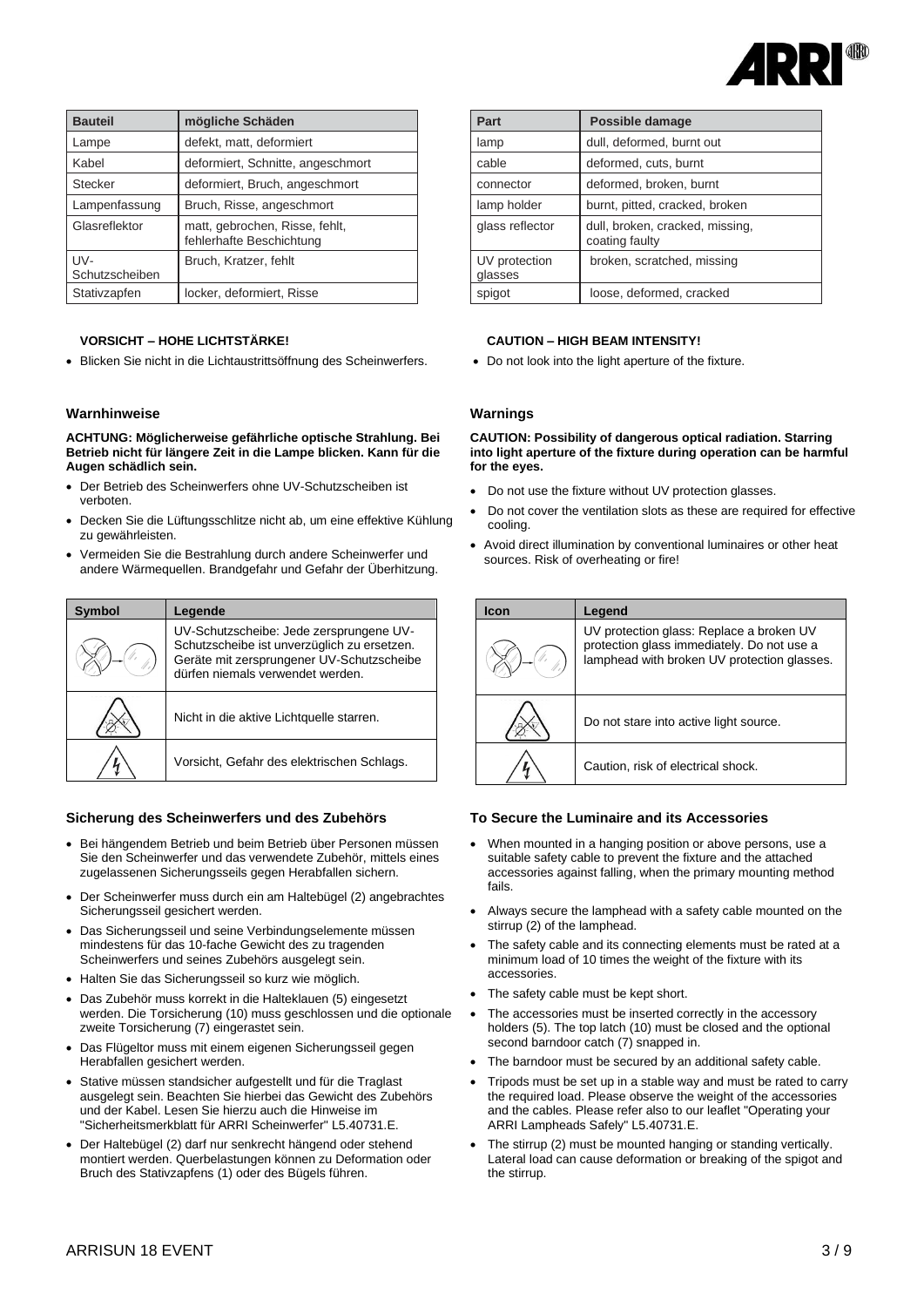

# **Sicherheitseinrichtungen**

- Schutzklasse I / Schutzart IP23
- • Labyrinthförmiger Gehäuseaufbau
- • UV-Schutzscheiben

# **Allgemeine Bedienungshinweise**

- Den Lampenkolben nicht mit bloßen Händen berühren. Eingebrannte Fingerabdrücke verkürzen die Lebensdauer der Lampe. Reinigen Sie den Lampenkolben nach Einsetzen mit einem mit Isopropyl-Alkohol getränkten, fusselfreien Tuch.
- Der Fokusknopf wird während des Betriebes sehr heiß. Tragen Sie wärmeisolierende Handschuhe, wenn Sie den Fokus während des Betriebes einstellen.
- Das Einsetzen der Lampe erfordert große Sorgfalt. Die Kontaktflächen müssen trocken und frei von Verunreinigungen sein.
- Der feste Sitz der Lampe (21) in der Lampenfassung (20) ist nach jedem Transport zu überprüfen.
- Verwenden Sie nur ARRI Originalersatzteile und Originalzubehör.

### **Produktbeschreibung**

Die ARRISUN 18 Event sind Tageslicht Scheinwerfer für den professionellen Gebrauch, die nach IEC 60598-2-17 entwickelt wurden.

Die modulare Bauweise aus rostfreien Aluminiumprofilen und die leichten Druckgussgehäuse machen die Scheinwerfer robust und wetterfest. In Kombination mit der Split Box und den Elektronischen ARRI Vorschaltgeräten sind die Scheinwerfer der ARRISUN Event Reihe ideal für den universellen Einsatz im Event Bereich (Studio- als auch Außeneinsatz).

- UV-Sicherheitsgläser für optimale Lichtausbringung
- facettierter Glasreflektor
- korrosionsbeständige Aluminiumkonstruktion
- einfacher Wartungszugriff
- Cross-Cooling System für eine gute Wärmekonvektion / Kühlung des Scheinwerfergehäuses
- Bügelklemmung mit Edelstahl-Friktionsscheibe für verbesserten Halt

Alle Bedienelemente sind übersichtlich und leicht zugänglich angeordnet.

- die Schwerpunktverstellung der Bügelhalterung ist durch einfache Bedienung individuell einstellbar und ist durch eine optische Schwerpunkt-Markierung (14) ergänzt.
- Die vorgespannte Torsicherung (10) ermöglicht einen einfachen und raschen Wechsel des Zubehörs (wie z.B. Flügeltore und Filterrahmen).
- Die zweite Torsicherung (7) verriegelt das Flügeltor zusätzlich und sorgt für besonders sicheren Halt.
- Die Scheinwerfer verfügen über einen 28 mm Stativzapfen (1).
- Der Kabelausgang (17) kann um 180° gedreht montiert werden: Hängende Version: Kabelauslass nach hinten

Stativbetrieb: Kabelauslass nach vorne

• Das Typenschild (15) ist seitlich am Scheinwerfer angebracht und enthält alle erforderlichen technischen Daten.

### **Protective Devices**

- Protective Class I / Protective Rate IP23
- Labyrinth sealing

• UV protection glasses

# **General Instructions**

- Do not touch the lamp quartz envelope with bare hands. Burned-in fingerprints reduce the durability of the lamp. Clean the bulb after installation with a lint-free cloth dampened with isopropyl alcohol.
- The focus knob will get very hot during operation. Wear heat isolated gloves when turning the focus knob during operation of the lamphead.
- Take care when installing the lamp. All contacts must be dry and free of contamination or corrosion.
- Whenever the fixture has been transported, check to be sure that the lamp (21) is correctly seated in the lamp holder (20).
- Use original ARRI spare parts and accessories only.

# **Product Description**

ARRISUN 18 Event are daylight lampheads for professional usage. They fulfill the International Standard IEC 60598-2-17.

ARRI's elegant modular construction, using corrosion-resistant aluminum extrusions and lightweight die castings, offers great structural strength and weather resistance. Together with the split box and the ARRI Electronic Ballasts, this rugged HMI fresnel luminaires are ideal for professional event lighting (location and studio application).

- UV protection glasses for ideal lighting performance
- facetted glass reflector
- corrosion-resistant aluminum construction
- easy service access
- Cross Cooling System improves heat convection / cooling of the lamphead housing
- tilt lock with a friction disc made of stainless steel ensures firm locking

The positioning of the operating elements is clear, the accessibility is easy.

- the adjustment of the stirrup to the center of mass can be done easily and is completed by a center marking (14).
- The spring loaded top latch (10) allows the rapid exchange of accessories (e.g. barndoors and filter frames).
- The second barndoor catch (7) locks the barndoor in the accessory brackets and provides for extra safety.
- The 28 mm spigot (1) is suitable for tripods.
- The cable outlet (17) can be mounted, rotated 180°: Hanging Version: cable outlet points to rear Used on a stand: cable outlet points to front
- The identification plate (15) is located at the side of the housing and contains all necessary technical information.

|       | <b>Nomenklatur</b>                                                                 | <b>Technical terms</b>                                                                    |
|-------|------------------------------------------------------------------------------------|-------------------------------------------------------------------------------------------|
| $t_c$ | Maximale äußere Gehäusetemperatur im<br>Beharrungszustand                          | Maximal surface temperature                                                               |
| ↤     | Minimaler Abstand zu brennbaren Werkstoffen und<br>Personen, um den Scheinwerfer   | Minimal distance to flammable objects and persons, around the<br>lamp head                |
| $G-E$ | Minimaler Abstand zu angestrahlten Flächen und<br>Personen, im Hauptabstrahlwinkel | Minimal distance to illuminated areas and persons, in the main<br>angle of reflected beam |
|       | Maximaler Neigungswinkel nach oben und unten                                       | Maximal tilting angle up and down                                                         |
| ta    | Maximale Umgebungstemperatur                                                       | Maximal ambient temperature                                                               |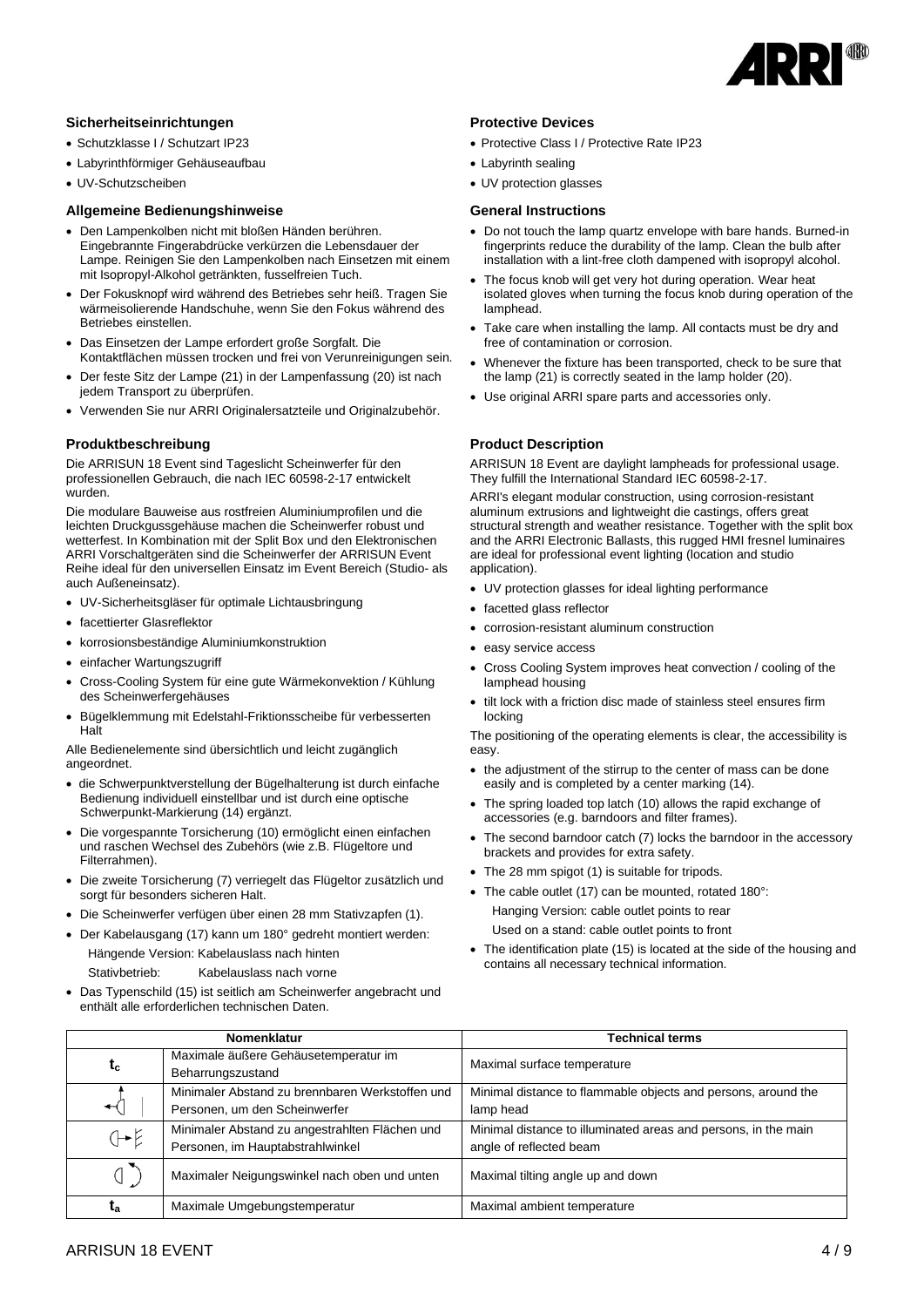







- 28 mm Stativzapfen / *28 mm spigot*
- 1a Distanzstück / *spacer*
- Haltebügel / *stirrup (yoke)*
- Verschlusshaken / *door catch*
- Bügellager / *stirrup bracket*
- Halteklauen für Zubehör / *mounting bracket for accessories*
- technische Bodenwanne / *technical cassette*
- zweite Torsicherung / *second door catch (optional)*
- Linsenfassung / *lens door*
- UV-Schutzscheiben / *UV protection glasses*
- Torsicherung / *top latch*
- Mantelstromblech / *baffle*

# **Bestimmungsgemäße Verwendung**

Das Produkt dient zur Beleuchtung von Personen und Gegenständen in trockener Umgebung.

Die Sicherheitshinweise sind unbedingt zu befolgen!

Eine andere als die beschriebene Verwendung führt zur Beschädigung dieses Produktes, darüber hinaus ist dies mit Gefahren, wie z.B. Kurzschluss, Brand, elektrischer Schlag etc. verbunden. Das gesamte Produkt darf nicht geändert bzw. umgebaut werden.

Dieses Produkt erfüllt die gesetzlichen Anforderungen.

- Kabelhalteschlaufe / *cable tie*
- Bügelklemmhebel / *tilt lock lever*
- 13a Bügelklemmhebelknopf / *tilt lock lever knob*
- Schwerpunkt-Markierung / *center marking*
- Typenschild / *identification plate*
- Anschlusskabel / *mains cable*
- Kabelauslass / *cable outlet*
- Fokusknopf / *focus knob*
- facettierter Glasreflektor / *facetted glass reflector*
- Lampenfassung / *lamp holder*
- Lampe / *lamp*
- Sicherheitsschalter / *protection switch*

# **Intended Use**

This product is intended to illuminate persons and objects in a dry environment.

Always follow the safety information.

Any usage other than described above is not permitted and can damage the product and lead to associated risks such as short-circuit, fire, electric shock, etc. You are not allowed to modify the product. This product fulfills legal requirements.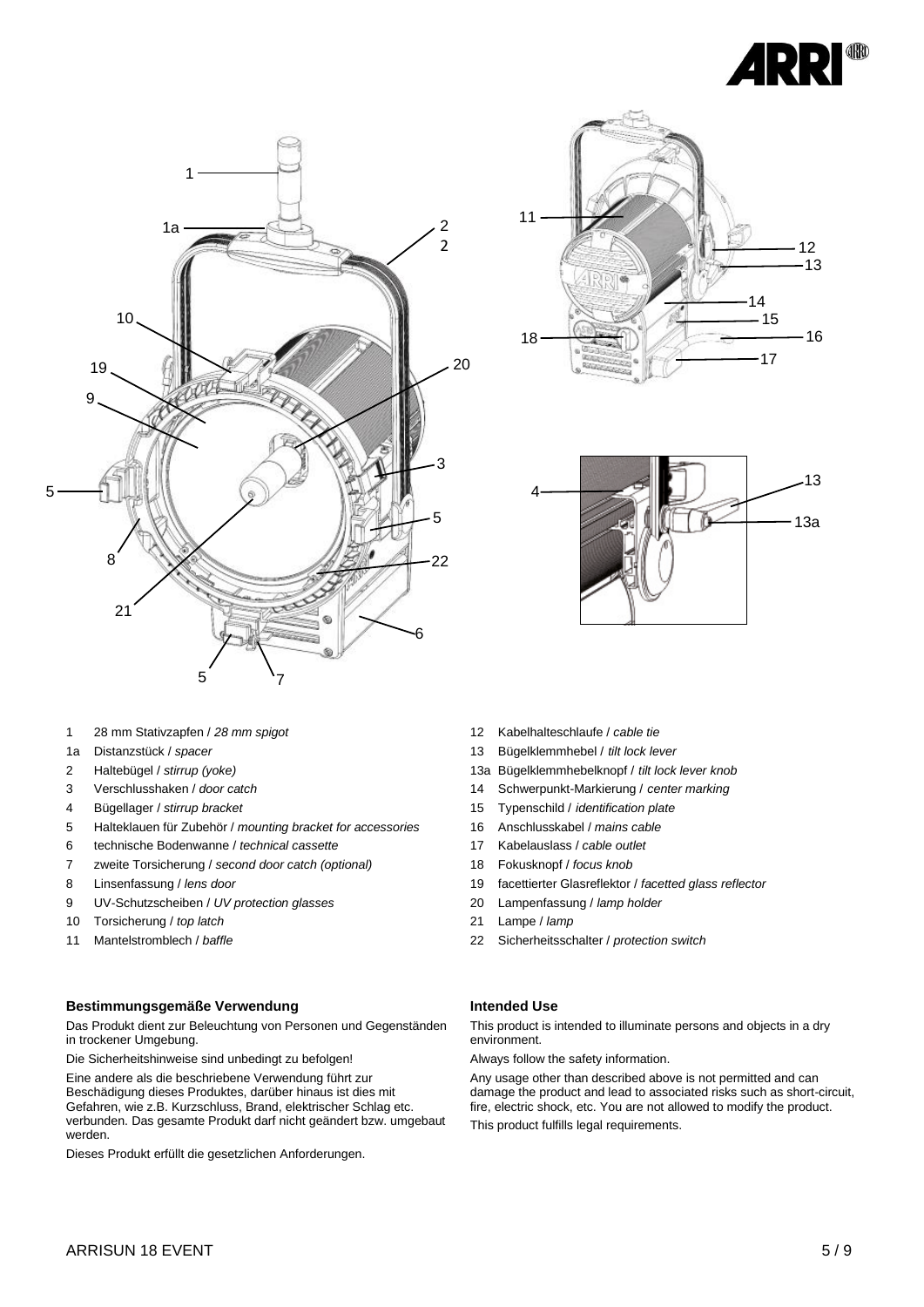

### **Inbetriebnahme**

### **WARNUNG: WÄRME UND UV- STRAHLUNG!**

- Betreiben Sie den Scheinwerfer nur mit geschlossenem Gehäuse und nur mit unbeschädigten UV-Schutzscheiben.
- Blicken Sie während des Betriebs niemals direkt in den Scheinwerfer.
- Der Mindestabstand zu brennbaren Objekten beträgt 1 m.
- Der Mindestabstand zur beleuchteten Fläche beträgt 15 m.
- Die Nichteinhaltung der Mindestabstände kann zu irreparablen Schäden der Haut und der Augen führen.
- Blicken Sie nicht direkt aus einer Entfernung unter 15 m in die Lichtaustrittsöffnung des Geräts.



- WICHTIG: Bitte beachten Sie die Bedienungsanleitung der Split Box und des Vorschaltgerätes.
- Vergewissern Sie sich, dass das für den Anschluss vorgesehene Vorschaltgerät ausgeschaltet ist.
- Überprüfen Sie, ob die Lampe funktionsfähig ist. Beschädigte Lampen dürfen nicht in Betrieb genommen werden (siehe Kapitel Lampenwechsel).
- Verbinden Sie den Anschlussstecker des Scheinwerfers mit der Ausgangsbuchse der Split Box und diese mit dem Vorschaltgerät.
- Schalten Sie das Vorschaltgerät ein, um den Scheinwerfer in Betrieb zu nehmen.

#### **Einstellung des Haltebügels / Montage des Stativzapfens:**

Benötigtes Werkzeug:

- 1. Torx25-Schraubendreher
- 2. Drehmomentschlüssel / Innensechskant Größe 10 mm (50 Nm)
- Bei Lieferung befindet sich der Haltebügel (2) in Ausgangsposition (Bügel umschließt Linse).
- Schrauben an den Bügellagern (4) beidseitig mit Torx25- Schraubendreher leicht lösen, Bügel bis zur Linsenfassung (8) vorziehen.
- Bügelklemmhebel (13) lockern und Haltebügel (2) nach oben schwenken.
- Zur Einstellung des idealen Schwerpunkts, Haltebügel (2) mittig zur Markierung "Centre" (14) verschieben. Ziehen Sie dann die Schrauben an den Bügellagern (4) wieder fest.
- Schwenken Sie nun den Haltebügel (2) in die gewünschte Neigeposition. Klemmhebel (13) wieder festziehen. Zur besseren Bedienbarkeit lässt sich die Position des Klemmhebels durch Drücken des Knopfs am Klemmhebel (13a) verändern.
- Den Stativzapfen (1) und das Distanzstück (1a) auf die Bohrung im Haltebügel aufsetzen, Schraube mit Scheibe und Federring eindrehen und mit Drehmomentschlüssel auf **50 Nm** festziehen.

#### **Lamphead Operation**

# **WARNING: HEAT AND ULTRA VIOLET RADIATION!**

- Do not operate without complete lamp enclosure in place or if UV protection glass is damaged.
- Do not stare directly into the fixture during operation.
- The minimum distance to flammable objects is 1 m (3.3 ft.).
- The minimum distance to illuminated areas is 15 m (49.2 ft.).
- Not to observe the minimum distances can lead to irreversible damages of skin and eyes.
- Do not look directly into the fixture's light output from a distance of less than 15 m (49.2 ft.).



- IMPORTANT: Please follow the operating instructions of the split box and the ballast.
- Check that the ballast is switched off.
- Ensure that a functional lamp is inserted into the lamphead! lf not, replace the lamp (see chapter "To Replace the Lamp").
- Insert the connector of the lamphead (male) into split box output connector (female) and connect the split box to the ballast.
- By switching on the ballast, the lamphead is powered.

# **Adjustment of the Stirrup / Mounting of the Spigot:** Required tools:

1. Torx screwdriver No. 25

- 2. Torque wrench / Allen key 10 mm (50 Nm/442 lbf inch)
- On delivery, the stirrup (2) is tilted to the front.
- Slightly loosen the screws in the stirrup brackets (4) on both sides with the Torx25 screwdriver and pull it towards the lens door (14).
- Loosen the tilt lock lever (16) and tilt the stirrup (2) upwards.
- To position the stirrup at the ideal balance point move it to the center marking (20) on the side of the lamphead. Then tighten the screws at the stirrup brackets (4).
- Tilt the stirrup (2) to the desired angle and tighten the tilt lock lever (13). For better leverage, press the knob on the tilt lock lever (13a) and turn the lever into the desired position.
- Place the spigot (1) and the spacer (1a) onto the boring in the stirrup, insert the screw with washer and spring washer and fasten it with the torque wrench to 50 Nm / 442 lbf inch.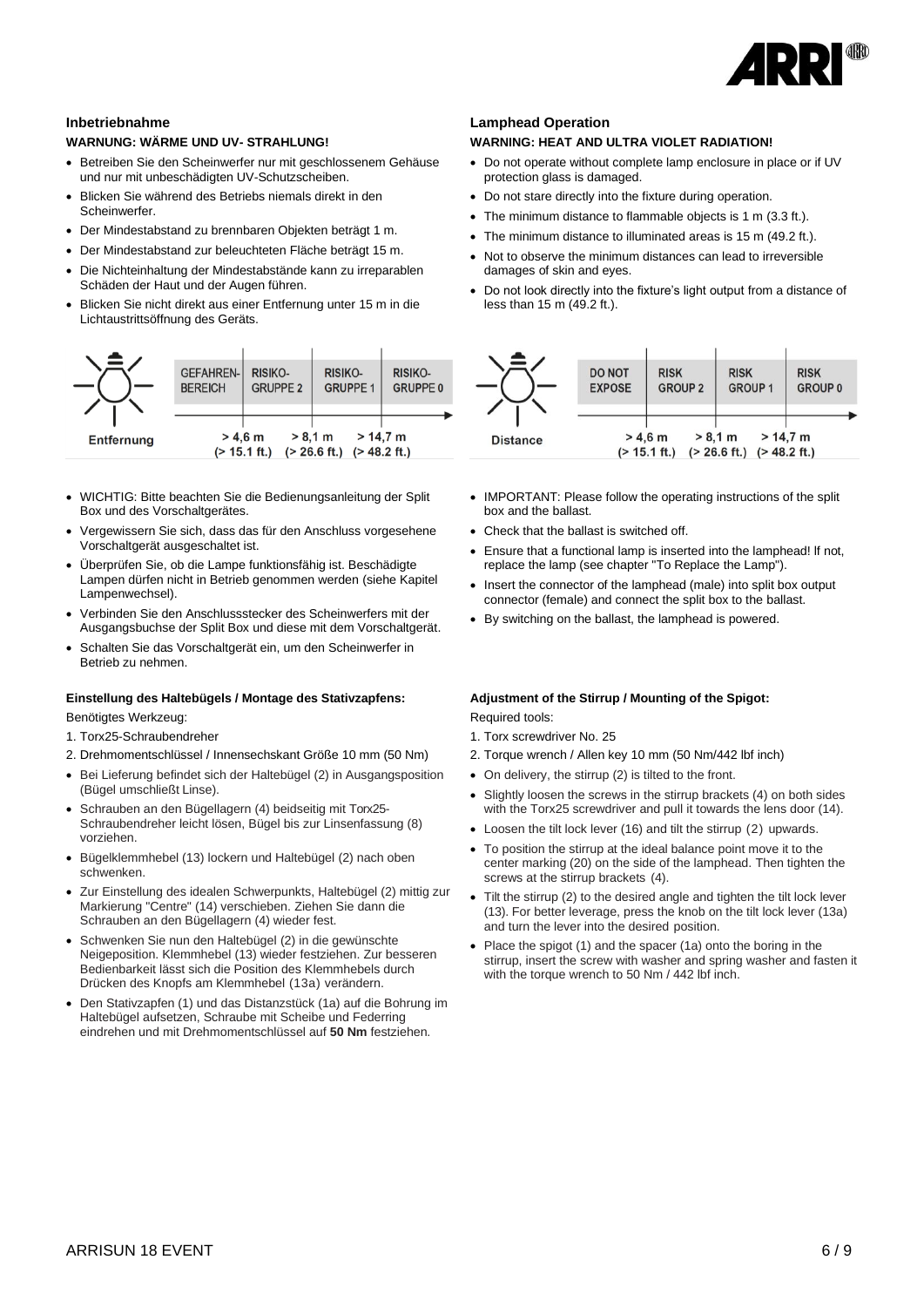

### **Anschluss der Split Box und des Vorschaltgerätes**

- Verwenden Sie ausschließlich ARRI Vorschaltgeräte! Nur so kann ein sicherer Betrieb Ihres ARRI Scheinwerfers gewährleistet werden.
- WICHTIG: Bitte beachten Sie die Bedienungsanleitung der Split Box und des Vorschaltgerätes!
- Vergewissern Sie sich, dass das für den Anschluss vorgesehene ARRI Vorschaltgerät ausgeschaltet ist.
- Verbinden Sie den Anschlussstecker des Scheinwerfers mit der Ausgangsbuchse der Split Box.
- Verbinden Sie die Split Box mithilfe eines Multicore Event Kabels mit der Ausgangsbuchse des Vorschaltgerätes.
- Verbinden Sie den Netzstecker des Vorschaltgerätes mit der Steckdose.
- Zum Einschalten, den Scheinwerfer am Ein-/Ausschalter (8) auf "ON" einschalten.
- Schalten Sie das ARRI Vorschaltgerät ein, um den Scheinwerfer in Betrieb zu nehmen.

Die ARRISUN 18 Event Scheinwerfer dürfen ausschließlich mit folgenden ARRI Geräten verwendet werden:

- 1. Split Box Event 1800 (L2.37705.0)
- 2. EB 1200/1800 EVENT THREE (L2.76610.0)

#### **Maximale Leitungslängen**

Die Länge der elektrischen Leitung zwischen Scheinwerfer und Vorschaltgerät kann Auswirkungen auf die Leistungsfähigkeit des Scheinwerfers haben.

ARRI setzt deshalb die CCL Technologie (Compensation of Cable Losses) in diverse Vorschaltgeräte ein. Vorschaltgeräte mit CCL-Funktion kompensieren die Verluste im Verbindungskabel zwischen Vorschaltgerät und Scheinwerfer.

Maximale Leitungslänge:

- 100 m Multicore/2,5 mm² zwischen Split Box und Vorschaltgerät
- 30 m Leuchtenkabel zwischen Scheinwerfer und Split Box

Der ARRISUN 18 Event kann so sowohl mit 1800 W als auch mit 1200 W Lampen verlustfrei betrieben werden.

#### **Lampenwechsel**

### **Vorsicht! Hochspannung! Lebensgefahr!**

• Verweden Sie nur Lampen, die für den Scheinwerfer freigegeben sind (Leistung beachten):

| Scheinwerfer            | Leistung | Sockel |
|-------------------------|----------|--------|
|                         | 1200 W   | G38    |
| <b>ARRISUN 18 Event</b> | 1800 W   | G38    |

- Vor Öffnen der Linsenfassung Scheinwerfer vom Vorschaltgerät trennen.
- ACHTUNG: Heiße Lampe und Gefahr eines Lampenplatzers. Lassen Sie das Gerät vollständig auf Umgebungstemperatur abkühlen, bevor Sie die Lampe wechseln.
- Neue Lampe nicht mit bloßen Fingern berühren. Fingerabdrücke am Glaskolben brennen ein und führen zur Verkürzung der Lebensdauer der Lampe. Reinigungshinweise des Lampenherstellers beachten.
- Zum leichteren Einsetzen bzw. Entnehmen der Lampe (21), fokussieren Sie bitte die Lampenfassung (20) ganz nach vorne.
- Zum Entriegeln der Lampe, Schutzkappe (24) nach rechts schieben und einrasten lassen, Lampenklemmhebel (23) nach links bis zum Anschlag drücken.
- Lampe aus der Lampenfassung (20) nehmen.
- Das Einsetzen der Lampe erfordert große Sorgfalt. Die Kontaktflächen müssen trocken und frei von Verunreinigungen sein.
- Lampe (21) einsetzen.
- Lampenklemmhebel (23) nach rechts bis zum Anschlag drücken, Schutzkappe über dem Lampenklemmhebel einrasten lassen.
- Linsenfassung (8) am Scheinwerfer schließen und einrasten lassen.

#### **Connecting the Split box and the Ballast**

- Use only an ARRI ballast! Otherwise a safe operation of your ARRI lamphead cannot be guaranteed.
- IMPORTANT: Please observe the operating instructions of the split box and the ballast.
- Ensure that the ARRI ballast is switched off.
- Insert the connector of the lamphead (male) into split box output connector (female).
- Connect the split box via Multicore Event cable with the output connector of the ballast (female).
- Connect the power plug of the ballast with the mains power outlet.
- Switch on the lamphead by switching the ON/OFF (8) switch to the "ON" position.

• By switching on the ARRI ballast, the lamphead will be powered on. Use the ARRISUN 18 Event lampheads only with the following ballasts:

- 1. Split Box Event 1800 (L2.37705.0)
- 2. EB 1200/1800 EVENT THREE (L2.76610.0)

### **Maximum Cable Length**

The length of the cable connection between lamphead and ballast might affect lamphead performance.

ARRI uses the CCL technology (compensation of cable losses) to compensate power losses within the connecting cables between ballast and lamphead.

Maximum cable length:

- 100 m Multicore/2,5 mm² between split box and ballast
	- 30 m lamphead cable between lamphead and split box

With these cable lengths, you will achieve loss-free operation with 1800 W or 1200 W lamps.

# **To Replace the Lamp Warning: High Voltage! Risk to life!**

• Use ony lamps which are approved for the lamphead (correct lamp power):

| Lamphead                | Wattage | Lamp base |
|-------------------------|---------|-----------|
|                         | 1200 W  | G38       |
| <b>ARRISUN 18 Event</b> | 1800 W  | G38       |

- Isolate electrically before lamp exchange. Disconnect the lamphead from the ballast.
- WARNING: Lamp may be hot and possible risk of lamp explosion! Allow the fixture to cool down completely before changing the lamp.
- Do not touch the glass bulb of the new lamp with bare fingers burned-in fingerprints reduce the lifetime of the lamp. Observe the cleaning instructions of the lamp manufacturer.
- Focus the lamp holder (20) right up to the front for convenient exchange or removal of the lamp (21).
- To unlock the lamp, push the protective cap (24) to the right until it locks and turn the lamp lock lever (23) to left end position.
- Unscrew the lamp lead fixing on both sides. Afterwards open the lamp holder clamps (18).
- Take the lamp out of the lamp holder (27).
- Take care when installing the lamp. All contacts must be dry and free of contamination or corrosion.
- Insert the lamp (21) into the lamp holder (20).
- Push the lamp lock lever (23) to right end position, slide the protective cap back over the lamp lock lever.
- Close the lens door (8) and let it lock.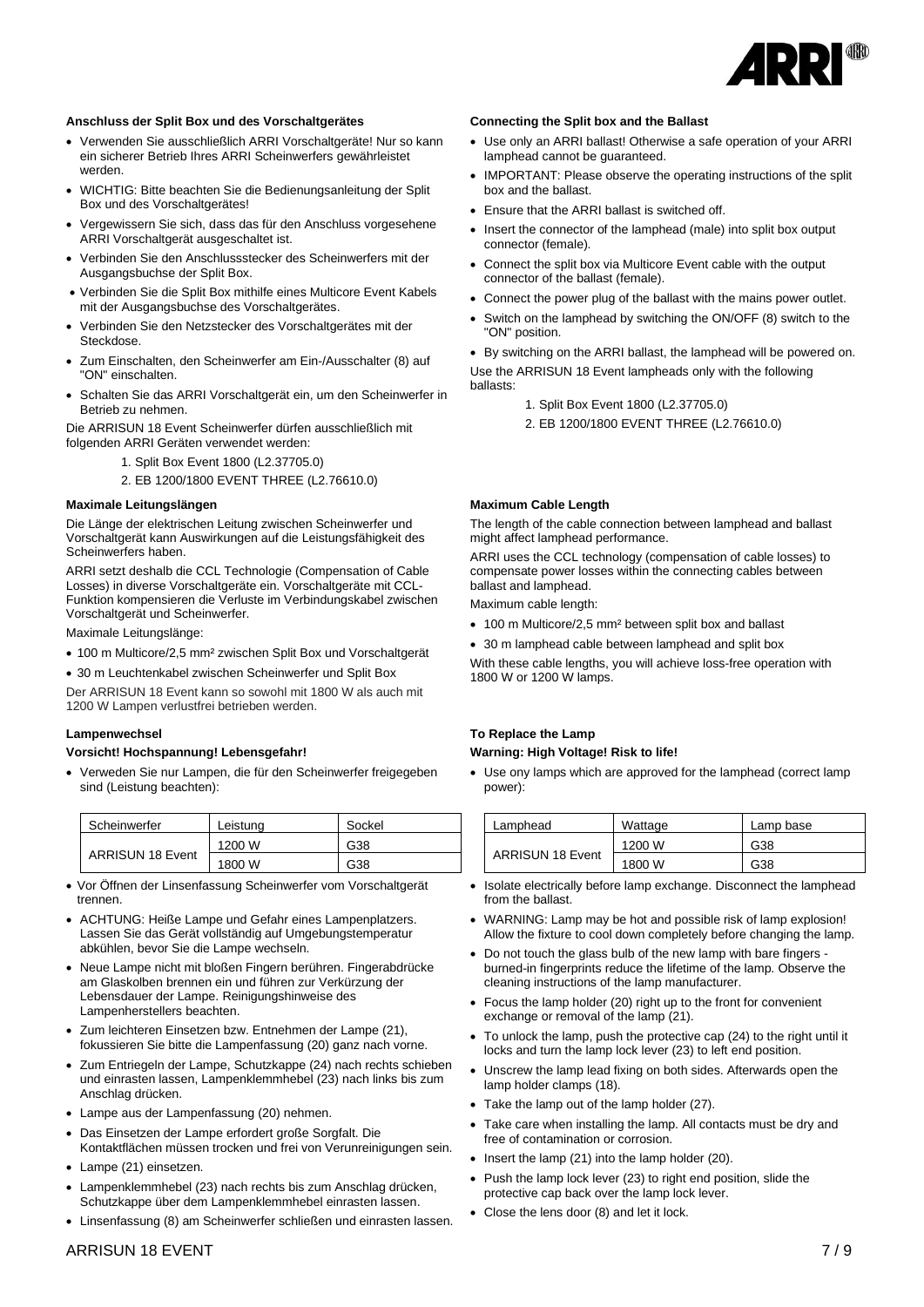



#### **Einsetzen des Zubehörs**

- Stift (10a) seitlich an der Torsicherung eindrücken, Torsicherung klappt nach oben.
- Zweite Torsicherung: öffnen, Zubehör (z.B. Flügeltor) in den vorderen Einschub (5a) einsetzen und wieder schließen. Der hintere Einschub (5b) dient zur Aufnahme von Filterrahmen oder Scrims.
- Modelle ohne zweite Torsicherung: Zubehör einsetzen.
- Schließen Sie die Torsicherung und überprüfen Sie den sicheren Halt des Zubehörs.
- VORSICHT: Das Flügeltor vor dem Einschalten der Lampe öffnen. Die Lampe darf nie bei geschlossenem Flügeltor eingeschaltet werden! Gefahr der Überhitzung und Brandgefahr.
- Beachten Sie die Bedienungsanleitung des Flügeltors.



Torsicherung / *barndoor catch*



Montage der zweiten Torsicherung / *mounting of the second barndoor catch*

#### **Montage der zweiten Torsicherung**

Eine zweite Torsicherung (7) liegt bei und kann bei Bedarf montiert werden. Hierzu bitte die Einzelteile wie in der Abbildung anbringen und mit dem Schraubenzieher fixieren.



- 8 Linsenfassung / *lens door*
- 19 Reflektor / *reflector*
- 20 Lampenfassung / *lamp holder*
- 21 Lampe / *lamp*
- 22 Sicherheitsschalter / *safety switch*
- 23 Lampenklemmhebel / *lamp lock lever*
- 24 Schutzkappe / *protective cap*

#### **To Install Accessories**

- Push the hinge pin (10a) and the top latch flips open.
- Models with barndoor catch: open the barndoor catch and insert accessories (e.g. barndoor) into the front slot (5a). Close the barndoor catch. The rear slot (5b) holds filter frames and scrims.
- Models without barndoor catch: Insert accessories.
- Close the top latch and check if the accessories are securely locked.
- WARNING: Do not use the lamphead with closed barndoors. Risk of overheating or fire.
- Follow the operating instructions of the barndoor.



Halteklauen für Zubehör / *mounting bracket for* 



Zweiten Torsicherung / *second barndoor catch*

#### **Mounting of the Second Barndoor Catch**

Parts for an optional second barndoor catch (7) are included. For assembly follow the description in the illustration above and tighten the parts with a screwdriver.

# ARRISUN 18 EVENT  $8/9$